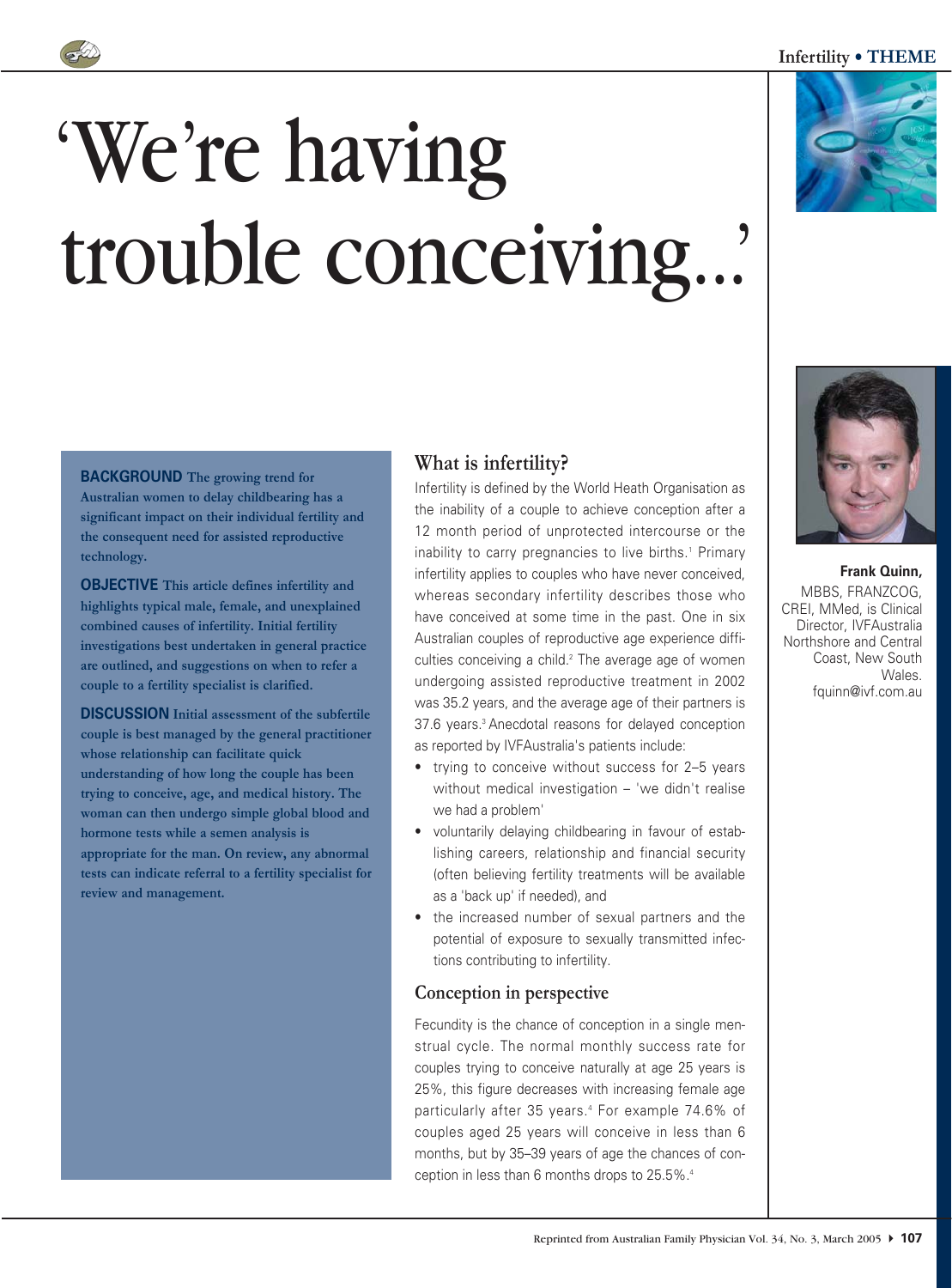# **Causes of infertility**

Causes of infertility are varied and involve both male and female factors. They include problems with the production of sperm or eggs, the structure or function of the male or female reproductive system, and/or hormonal and autoimmune (antibody) disorders in both men and women. After a woman's age, male infertility is the biggest single factor influencing a couple's chances of conception. Causes can be divided as follows:

- female infertility factors
	- hormonal disorders
	- damaged or blocked fallopian tubes
	- endometriosis
	- excessively thick cervical mucus
- male infertility factors
	- low sperm count (fewer than 20 million sperm per mL of semen is considered low)
	- poor sperm motility (movement) or morphology (shape), both of which may impede ability to penetrate and fertilise an egg
	- nonproduction of sperm due to obstruction and/or ejaculation failure.

## **General preconception care**

General practitioners are uniquely placed to provide practical, personal advice to couples considering starting a family (see *Resource*). They should undertake the following:

- interview the couple together and understand their personal medical history and fertility experience to date
- undertake a physical examination of both partners to assess general health
	- discuss appropriate weight (ie. body mass index [BMI] as a guide) and healthy diet
	- encourage the cessation of smoking or any recreational drug use
	- discuss the benefits of regular moderate exercise compared to intensive fitness programs
	- assess current medications and their implications for pregnancy
	- recommend intercourse 2–3 times per week
	- blood tests for hepatitis B and C
- specifically for the woman
	- check for rubella immunity, and if required arrange vaccination before conception
	- perform a Pap test
	- discuss menstrual cycles and the woman's

understanding of ovulation and the 'ideal time' during a cycle to conceive (eg. basal body temperature chart, and consider urine luteinising hormone [LH] predictor kits available from pharmacies)

- explain the importance of tracking dates first day of last period, and
- suggest folate 0.5 mg per day for 3 months before conception and the first trimester of a pregnancy.

# **When to investigate**

It might be reasonable to wait 12 months before undertaking infertility investigation for couples under 35 years of age with no history suggestive of reproductive disorders. When a couple is over 35 years of age, it seems more helpful to only wait 6 months before undertaking investigations. If however, one or both members of a couple have a history suggestive of a fertility disorder, diagnostic testing of infertility should begin immediately.

### **History and examination**

The first step in the evaluation of infertility is a thorough medical history and physical examination of both partners (*Table 1, 2*). To gain a quick understanding of the couple's specific situation, four questions should be asked:

- what age are the couple
- how long have they been trying to conceive
- have they ever been pregnant before, and
- do they have any idea why they are not pregnant?

## **Initial fertility investigations in general practice**

If a couple's ability to conceive is in doubt, key initial investigations should include:

- confirmation of ovulation
- semen analysis, and
- checking for tubal patency and uterine abnormality (frequently undertaken after referral).

### **Confirm ovulation**

There are numerous ways to confirm ovulation, but perhaps the simplest, cheapest and easiest way is a luteal phase progesterone test performed about 7 days before the expected period. A level approximately greater than 17 nmol/L is strongly suggestive of ovulation. Where the progesterone concentration is low, the following steps may be useful: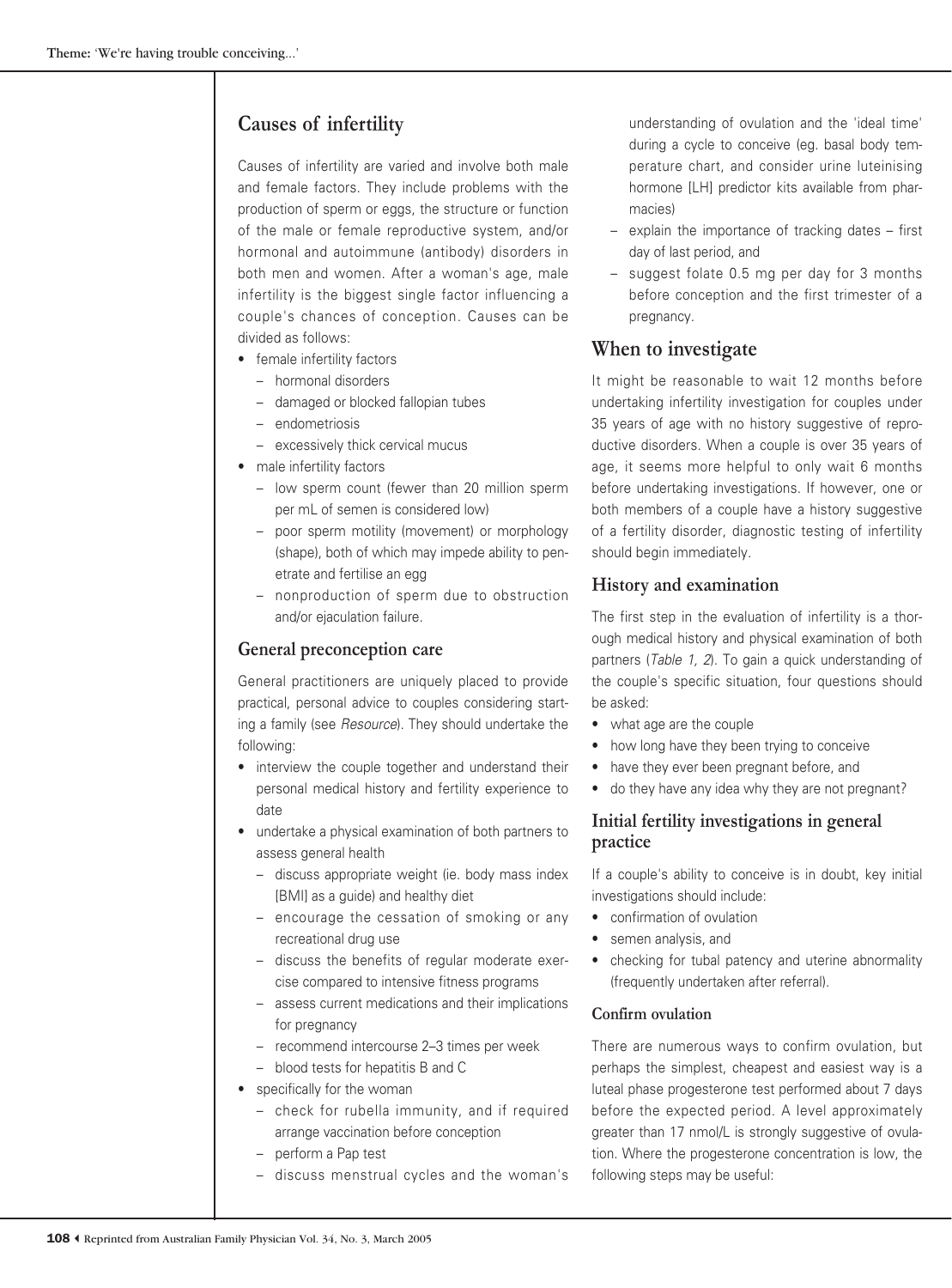### **Table 1. Issues to consider in male infertility**

Congenital abnormalities

Prior paternity

The frequency of intercourse

Previous genital surgery

Previous genital infections or trauma

Medications and drugs

Exposure to environmental toxins

General health (diet, exercise, review of symptoms)

### **Table 2. Issues to consider in female infertility**

Irregular or no menstrual cycle

Painful, heavy periods

History of genital infections or pelvic

inflammatory disease

Acne, hirsutism or galactorrhoea

History pelvic surgery

Abnormal pelvic examination

- check the length of the menstrual cycle in which the sample was taken
- ensure the sample was taken in the mid luteal phase, ie. 7 days before the expected period
- ensure that other endocrine tests are completed including day 3 follicle stimulating hormone (FSH) and LH, prolactin, free androgen index (FAI), and thyroid stimulating hormone (TSH)
- ultrasound scan is valuable to diagnose the presence of polycystic ovaries if anovulation is confirmed or LH or testosterone concentrations, or both, are elevated, and
- advice about weight gain or weight loss to achieve a BMI of 20–30 kg/m<sup>2</sup>.

Alternative methods for determining ovulation include the use of:

- temperature charts (see *Patient education* page 139 this issue)
- LH prediction kits
- pelvic ultrasound, or

• endometrial biopsies.

These tests, with the exception of temperature charts, are not recommended as first line investigations because of either cost, or degree of invasiveness.

### **Semen analysis**

A normal semen analysis will usually exclude a significant male factor. The man should abstain for 2–3 days before collecting a specimen, which should be analysed within 1 hour in an andrology laboratory. Normal values are given in *Table 3*. If any of the sperm parameters are abnormal, a second test should be performed 6 weeks later, as sperm usually take an average of 72 days to mature. More detailed sperm function tests are not required as a routine part of the initial investigations. The postcoital test is unreliable and is no longer recommended as a routine investigation.

Semen samples can vary enormously. If the semen volume is low, check the collection of the ejaculate was complete. If the first part of the ejaculate, which contains most of the sperm was missed. results will not be accurate. Lubricants such as soap or 'KY jelly' may inhibit sperm and should be avoided. If the male partner is having difficulty producing a sample by masturbation, then normal intercourse at home using a condom can be useful (avoid the use of condoms containing spermacide).

## **Investigations after referral**

If not already performed, the tests outlined above to confirm ovulation for the woman and semen analysis for the man should be undertaken. Once the assessment has been undertaken, an individual treatment plan is formulated and recommended by a fertility team. This may range from natural options to 'high tech' assisted reproductive technology (ART) (see the article *The ART of assisted reproductive technology* by Jeffrey Persson page 119 this issue).

| Table 3. Normal semen analysis |                  |
|--------------------------------|------------------|
| Volume                         | $>2$ ml          |
| pH                             | $7.2 - 7.8$      |
| Count                          | 20 million/mL    |
| Motility                       | $>50\%$          |
| Morphology                     | >30% normal      |
| White blood cells              | $<$ 1 million/mL |